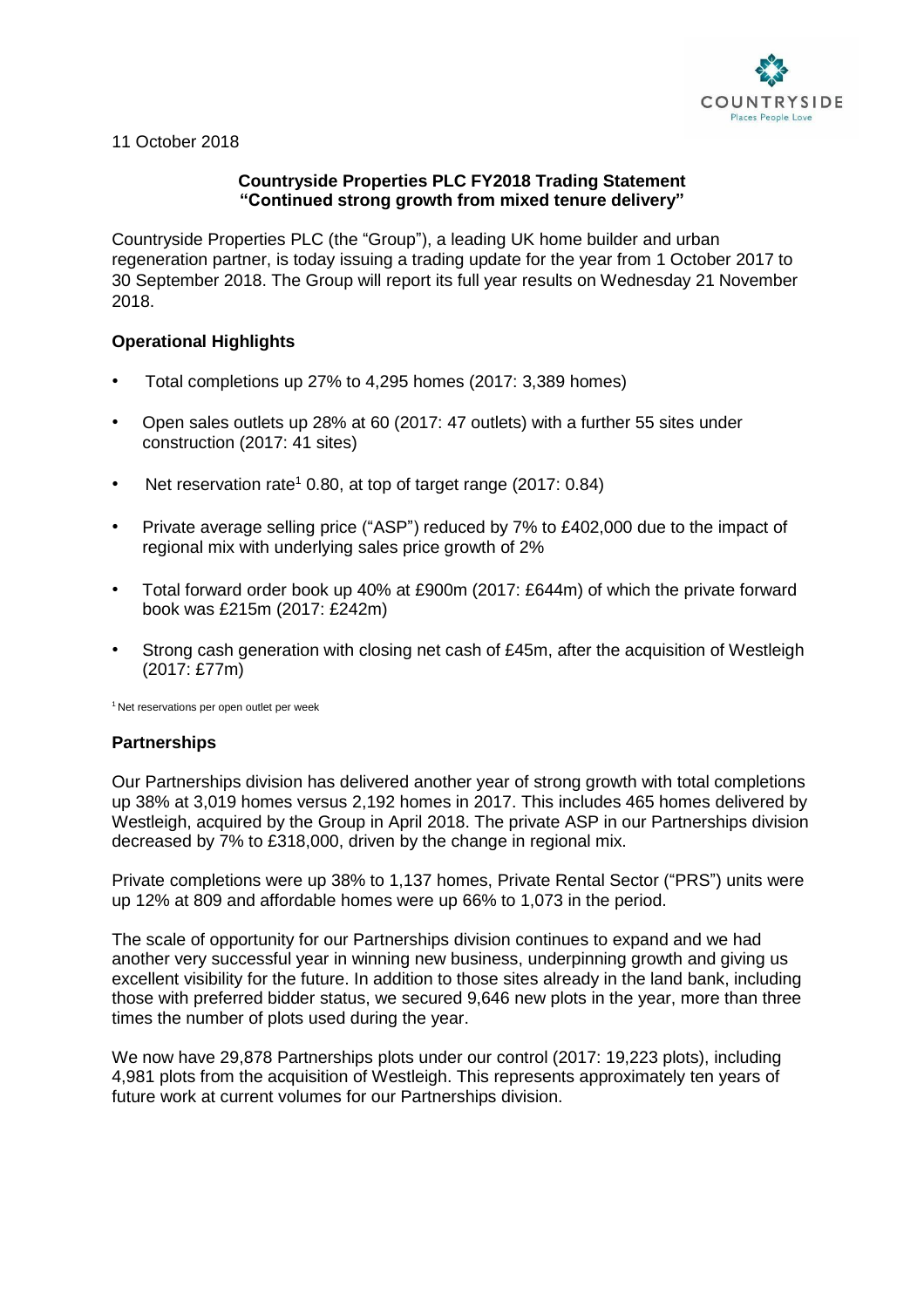# **Housebuilding**

Our Housebuilding division has also continued to deliver good growth with total completions up 7% at 1,276 homes (2017: 1,197 homes). The Housebuilding division continues to grow to scale and is utilising our industry-leading strategic land bank to deliver improving returns. Private ASP remained broadly flat at £512,000 during the year, in line with our strategy of ensuring that housing remains relatively affordable for local owner-occupiers.

We have maintained our strategic land bank in the Housebuilding division by acquiring 1,334 plots on ten sites during the period. The Housebuilding land bank now stands at 19,778 plots (2017: 19,826 plots) of which 85% has been sourced strategically, on options or conditional contracts.

#### **Outlook**

Our strategy of delivering a mix of tenures is both fuelling our growth and providing resilience. We anticipate that private for sale housing will only make up around one third of Group completions in the coming year. We continue to have excellent visibility of our medium-term growth with ten years' secured work for Partnerships and our strategicallysourced land bank in Housebuilding.

We continue to see strong demand for our homes, particularly from first time buyers and the private rental sector but are seeing a more subdued tone from discretionary purchasers. However, we reiterate the medium-term guidance given at our Capital Markets Day in June of 10% to 15% growth per annum. We will update on current trading alongside our full year results announcement on 21 November 2018.

#### **Ian Sutcliffe, Group Chief Executive, commented:**

"We have enjoyed another year of strong growth, underpinned by our strategy of mixed tenure delivery. Both our Partnerships and Housebuilding divisions have performed very well on all financial measures, exceeding all of the medium-term targets we set out ahead of our IPO three years ago."

- Ends -